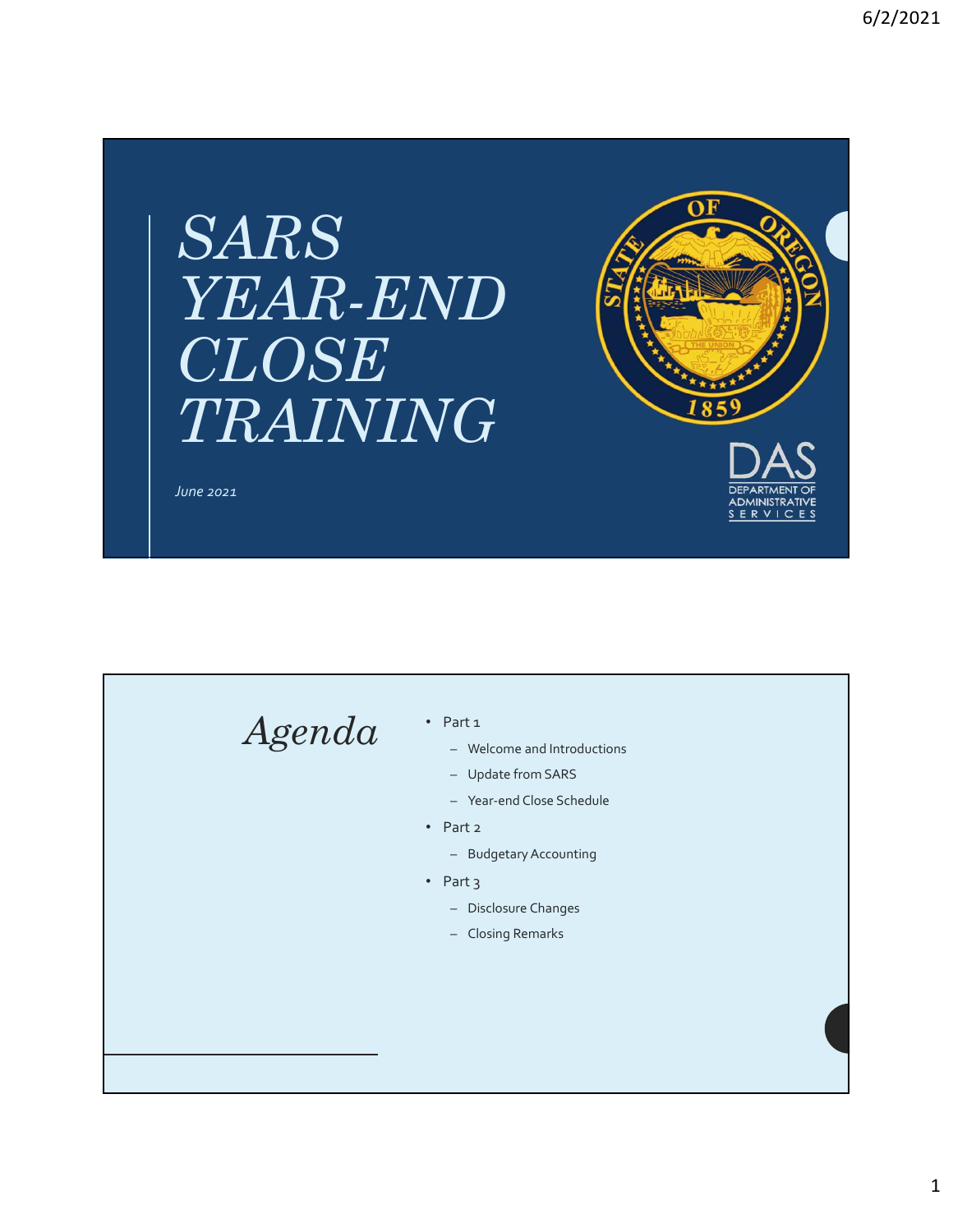## $Update \ \cdot$  Annual Comprehensive Financial Report (<br>- GASB Exposure Draft issued April 6, 2021

- Annual Comprehensive Financial Report (ACFR):
	-
- $from$   $SARS$   $-$  Exposure Draft establishes the term annual comprehensive financial report and its acronym ACFR
- 6/2/2021<br>
Annual Comprehensive Financial Report (ACFR):<br>
 GASB Exposure Draft issued April 6, 2021<br>
 Exposure Draft establishes the term annual comprehensive<br>
financial report and its acronym ACFR<br>
 Exposure Draft propo 6/2/2021<br>
Annual Comprehensive Financial Report (ACFR):<br>
- GASB Exposure Draft issued April 6, 2021<br>
- Exposure Draft establishes the term annual comprehensive<br>
financial report and its acronym ACFR<br>
- Exposure Draft propo 6/2/2021<br>
Hammual Comprehensive Financial Report (ACFR):<br>
- GASB Exposure Draft issued April 6, 2021<br>
- Exposure Draft establishes the term annual comprehensive<br>
financial report and its acronym ACFR<br>
- Exposure Draft prop comprehensive annual financial report and its acronym from GAAP for state and local governments 6/2/2021<br>
Hotel Comprehensive Financial Report (ACFR):<br>
- GASB Exposure Draft issued April 6, 2021<br>
- Exposure Draft establishes the term annual comprehensive<br>
financial report and its acronym ACFR<br>
- Exposure Draft propo
	-
	- Agency Guide to Year-End Close:
		-
- 6/2/2021<br>
1922 CASB Exposure Draft issued April 6, 2021<br>
1923 CASB Exposure Draft issued April 6, 2021<br>
1923 Exposure Draft establishes the term annual comprehensive<br>
financial report and its acronym ACFR<br>
1925 Exp munal Comprehensive Financial Report (ACFR):<br>
- GASB Exposure Draft issued April 6, 2021<br>
- Exposure Draft establishes the term annual comprehensive<br>
financial report and its acronym ACFR<br>
- Exposure Draft proposes to remo year-end close webpage) includes information agencies need to complete FY 2021 fiscal year reporting activities vency Guide to Year-End Close:<br>
- No changes made in FY 2021<br>
- The Agency Guide to Year-End Close (available on the SARS<br>
year-end close webpage) includes information agencies need<br>
to complete FY 2021 fiscal year reporti

Update from SARS

- GASB 87, Leases, effective July 1, 2021 (FY 2022):
	-
- Refer to GASB 87 resources available on the SARS training and resources webpage to complete FY 2021 fiscal year reporting activities<br>
SASB 87, Leases, effective July 1, 2021 (FY 2022):<br>
- Refer to April 2021 recorded training<br>
- Refer to GASB 87 resources available on the SARS training and<br>
resources FASB 87, Leases, effective July 1, 2021 (FY 2022):<br>
- Refer to April 2021 recorded training<br>
- Refer to GASB 87 resources available on the SARS training and<br>
resources webpage<br>
- PAFR 6610 and 6620 repository reports avail FASB 87, Leases, effective July 1, 2021 (FY 2022):<br>
- Refer to April 2021 recorded training<br>
- *Refer to GASB 87 resources available on the SARS training and<br>
resources webpage*<br>
PAFR 6610 and 6620 repository reports avail SASB 87, Leases, effective July 1, 2021 (FY 2022):<br>
- Refer to April 2021 recorded training<br>
- *Refer* to GASB 87 resources available on the SARS training and<br>
resources webpage<br>
ARFR 6610 and 6620 repository reports avail SASB 87, Leases, effective July 1, 2021 (FY 2022):<br>
- Refer to April 2021 recorded training<br>
- Refer to GASB 87 resources available on the SARS training and<br>
resources webpage<br>
ARR 6610 and 6620 repository reports availabl SASB 87, Leases, effective July 1, 2021 (FY 2022):<br>
- Refer to April 2021 recorded training<br>
- *Refer to CASB 87 resources available on the SARS training and*<br> *Period 6520 repository reports available in OBIEE:*<br>
- DAFR 6
- DAFR 6610 and 6620 repository reports available in OBIEE:
	-
	-
	-
	-
	-
	-